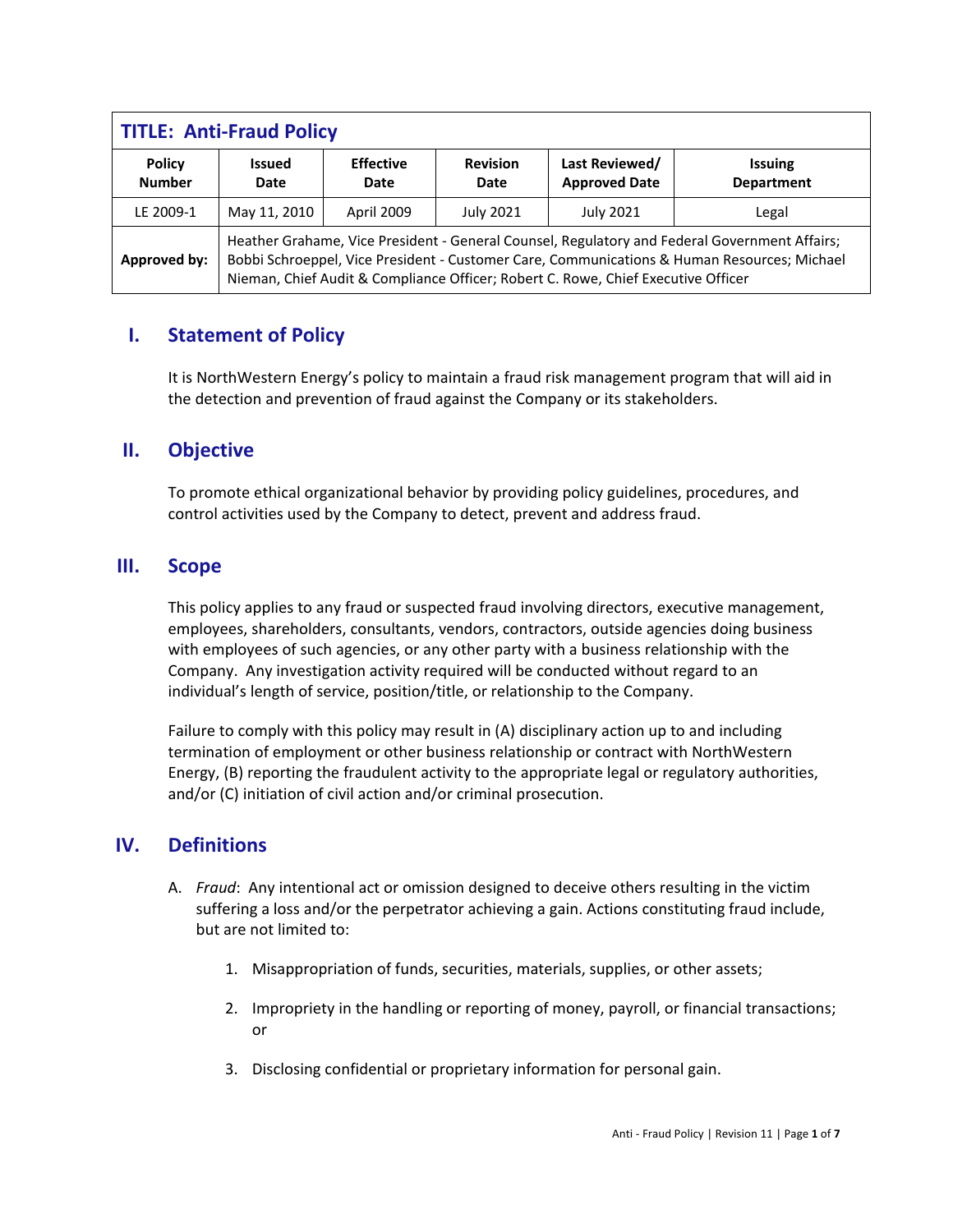- B. *Fraud Risk Factors*: Events, conditions, or conflicts of interest that may provide incentives or pressures to perpetrate fraud, provide opportunities to carry out fraud, or support attitudes and/or rationalizations to justify a fraudulent action. Fraud Risk Factors do not necessarily indicate the existence of fraud; however, they often are present in circumstances where fraud exists.
- C. *Conflict of Interest*: When personal interests interfere or appear to interfere with a person's ability to objectively and effectively perform his or her job.
- D. *Internal Controls*: Processes designed to provide reasonable assurance regarding the reliability of:
	- 1. Financial reporting and the preparation of financial statements, including maintenance of accurate, detailed records; approvals for financial transactions; and prevention of unauthorized acquisition, use, or disposition of assets;
	- 2. Operational information;
	- 3. Effectiveness and efficiency of operations;
	- 4. Safeguarding of assets; and
	- 5. Compliance with laws, regulations, and contracts.
- E. *Good Faith*: An honest belief, or a motive without any malice or the desire to defraud others or to seek an unconscionable advantage.
- F. *Good-Faith Report*: A report made without malice or consideration of personal benefit. A good-faith report should include all relevant information in your possession that you believe to be true.

# **V. Policy Provisions**

## **A. Responsibilities**

*1. Audit Committee*

The Audit Committee is responsible for ensuring that management designs, implements, and maintains effective fraud risk management controls; encourages ethical behavior; and empowers employees, customers, and vendors to insist that the highest ethical standards are met every day. The Audit Committee should:

- a. Understand fraud risks specific to the Company.
- b. Maintain oversight of the fraud risk assessment by ensuring that fraud risk has been considered as part of the organization's risk assessment and strategic plans. This responsibility should be addressed under a periodic agenda item at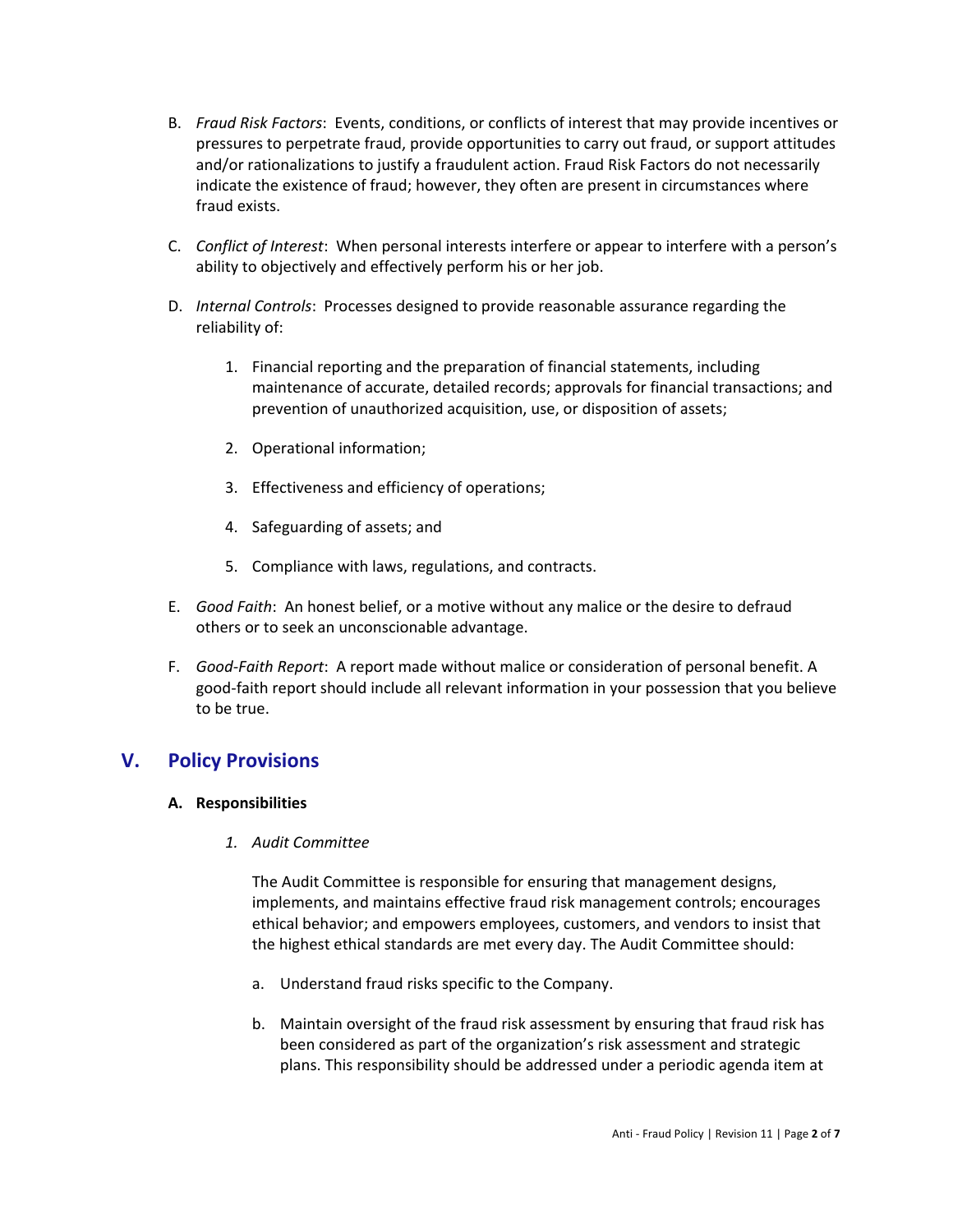Audit Committee meetings when general risks to the organization are considered.

- c. Monitor management's reports on fraud risks, policies, and control activities, which include obtaining assurance that the controls are effective. The Audit Committee also should establish mechanisms to ensure it is receiving accurate and timely information from management, employees, internal and external auditors, and other stakeholders regarding potential fraud occurrences.
- d. Oversee the internal controls established by management.
- e. Set the appropriate tone at the top through participation with the full Board of Directors to oversee the CEO's performance review, job description, hiring, evaluation, and succession-planning processes.
- f. Provide external auditors with evidence regarding the Audit Committee's involvement with and concern about fraud risk management.
- *2. Executive Management*

Executive management has overall responsibility for the design and implementation of a fraud risk management program including:

- a. Set the tone at the top for the rest of the organization. An organization's culture plays an important role in preventing, detecting, and deterring fraud. Executive management needs to create a culture through words and actions where it is clear that fraud is not tolerated, that any such behavior is dealt with swiftly and decisively, and that individuals reporting in good faith will not suffer retribution or retaliation.
- b. Maintain strong internal controls—including documenting fraud risk management policies and procedures and evaluating their effectiveness aligned with the Company's fraud risk assessment.
- c. Report to the Board of Directors on what actions have been taken to manage fraud risks and the effectiveness of the fraud risk management program. This includes reporting any remedial steps that are needed to improve the fraud risk management program. Actual findings of fraud must be reported to the Company's external auditors and the Audit Committee of the Board of Directors.

#### *3. All Employees*

Strong controls against fraud are the responsibility of everyone at the Company. All employees should report in good faith suspicions or incidences of fraud in addition to:

a. Participate in setting the organization's culture in preventing, detecting, and deterring fraud. It is especially incumbent on directors, managers, and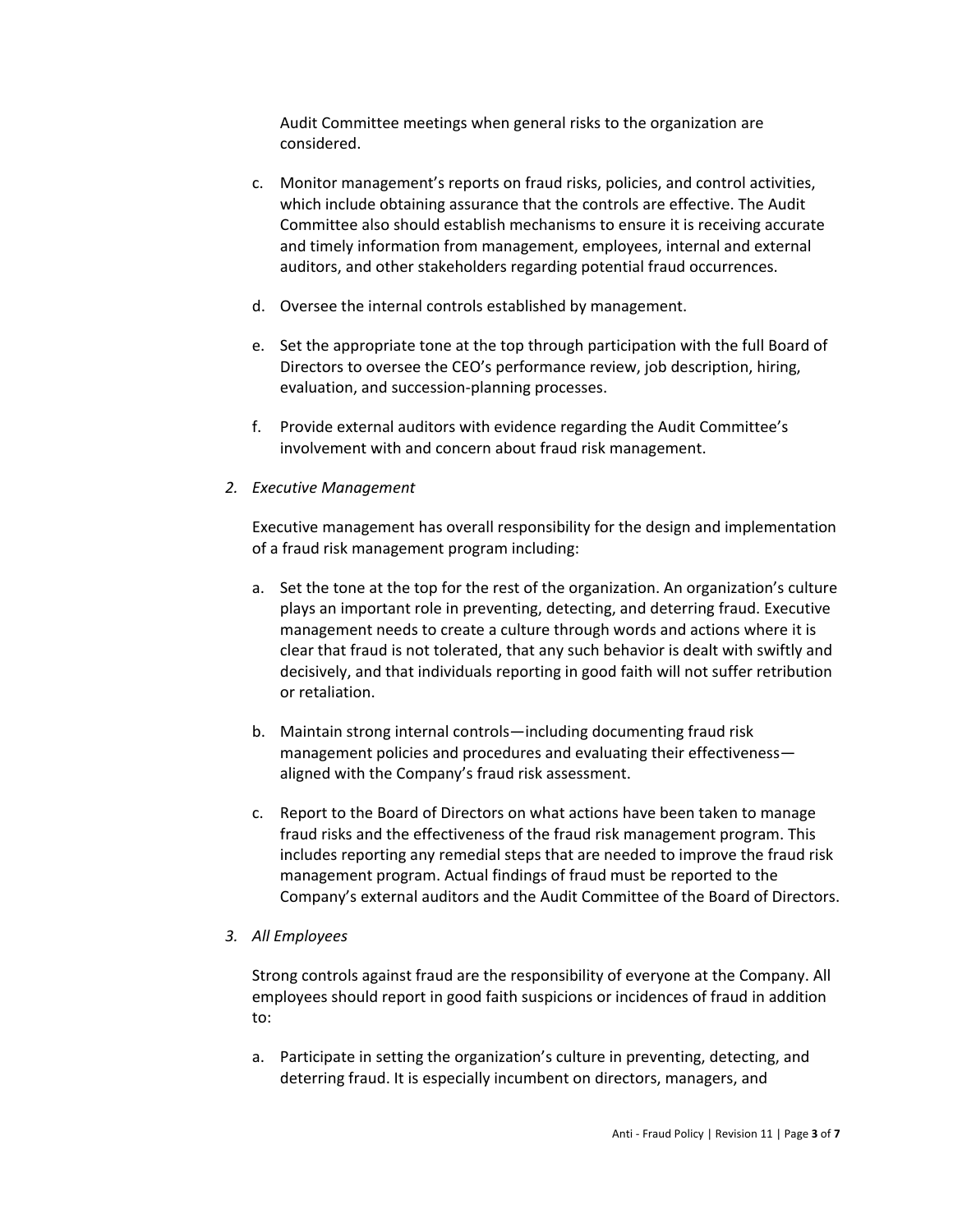supervisors to be clear that fraud is not tolerated, that any such behavior is dealt with swiftly and decisively, and that individuals reporting in good faith will not suffer retribution or retaliation.

- b. Have a basic understanding of fraud and be aware of fraud risk factors.
- c. Understand NorthWestern Energy's internal controls. Employees should understand how job procedures are designed to manage fraud risks and when noncompliance may create an opportunity for fraud to occur or go undetected.
- d. Read and understand NorthWestern Energy's policies and procedures (e.g., Corporate Anti-Fraud Policy, Code of Conduct and Ethics), as well as other operational policies and procedures, such as procurement policies.
- e. As required, participate in the process of creating a strong control environment and designing and implementing fraud control activities, as well as participate in monitoring activities.
- f. Cooperate in investigations by adhering to the provisions outlined in the NorthWestern Energy Internal Investigation Policy and the NorthWestern Energy Code of Conduct and Ethics.

## **B. General Provisions**

- 1. Executive management is responsible for the overall design and implementation of the fraud risk management program. On an annual basis the Company's management team performs a fraud risk assessment and reports the findings to the Audit Committee of the Board of Directors. On a quarterly basis associated with Management's Assessment of Internal Controls over Financial Reporting, key process owners confirm whether or not they are aware of any fraud.
- 2. Employees have a duty to report any suspected fraudulent activity using one of the options discussed below. The Company does not retaliate against employees who report a concern in good faith with a reasonable belief that fraud may have occurred. The Company may take appropriate corrective action against any employee who intentionally provides false or malicious information.
- 3. Any report of suspected fraudulent activity is investigated by the appropriate parties pursuant to the NorthWestern Energy Internal Investigation Policy and the NorthWestern Energy Code of Conduct and Ethics.
- 4. The consequences for anyone who commits or condones fraudulent activity may include termination of employment, termination of a contract or other business relationship, or the reporting of the fraudulent activity to the appropriate legal or regulatory authorities. The Company has the right to institute a civil action against anyone who commits fraud or to refer the matter to the appropriate authorities for criminal prosecution.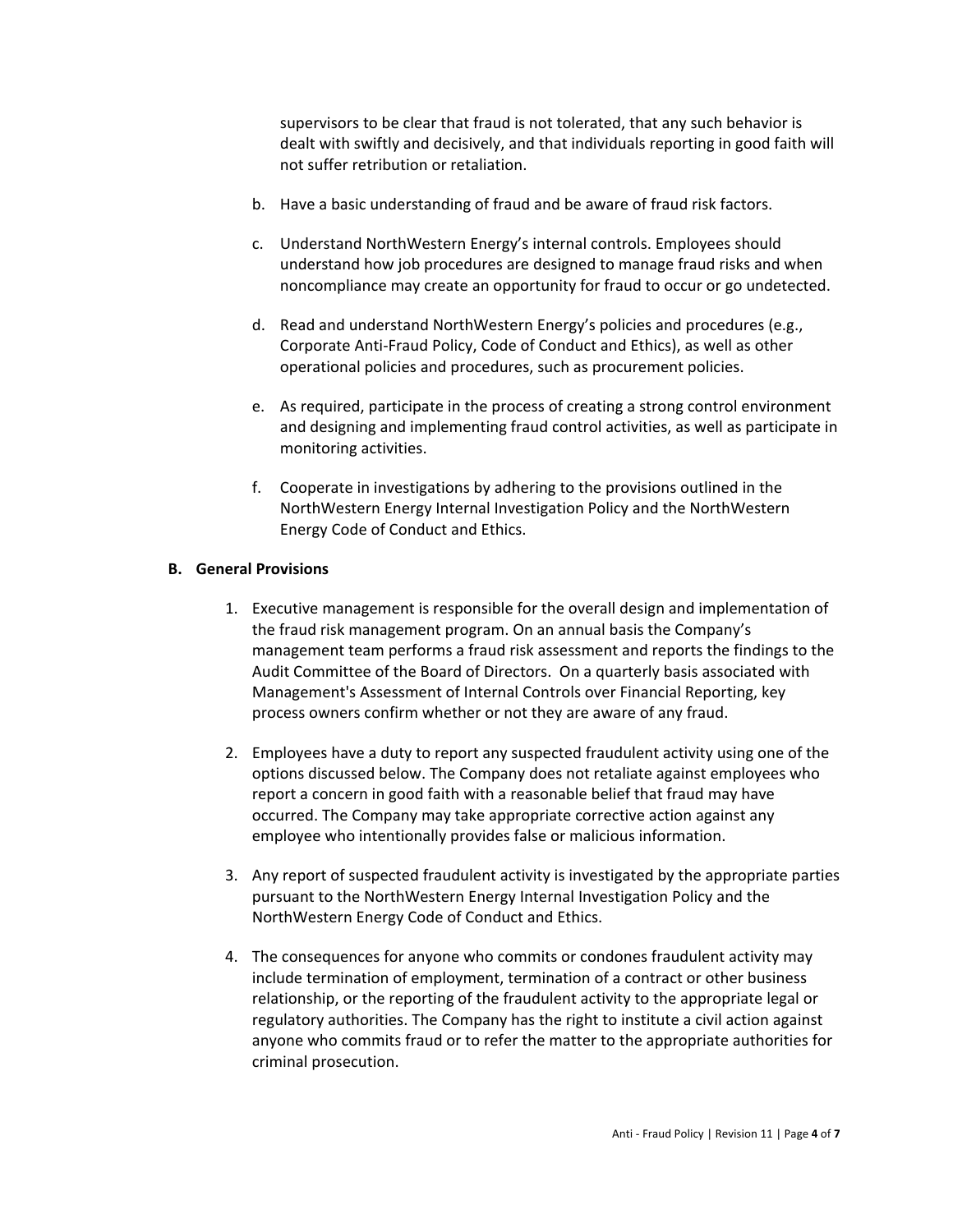- 5. Internal Audit assists management in evaluating fraud risk factors, designing antifraud controls, monitoring for compliance, and investigating suspected fraudulent activity. Internal Audit supports the Audit Committee in performing investigative activities around the inherent risk of management override of controls.
- 6. The Chief Audit and Compliance Officer administers the review, revision, interpretation, and application of this policy. This policy will be reviewed annually by the Audit Committee of the Board of Directors and revised as appropriate.

## **C. Reporting of Fraudulent Activity**

- 1. Suspected fraudulent activity must be reported to one or more of the following. Anyone who has concerns or wishes advice about whether an activity is fraudulent should make an inquiry about such activity to one or more of the following.
	- a. A supervisor;
	- b. Internal Audit or the Chief Audit and Compliance Officer;
	- c. Human Resources;
	- d. The Legal Department;
	- e. An officer, manager, or director; or
	- f. The Company Compliance Line (by calling (877) 781-7286 or online at [www.integrity-helpline.com/NW.jsp\)](http://www.integrity-helpline.com/NW.jsp).
- 2. If the concern relates to accounting, financial reporting, internal controls, or auditing matters, a report may be made directly to the Chairman of the Audit Committee of NorthWestern Energy's Board of Directors. Reporting guidelines can also be found in the NorthWestern Energy Code of Conduct and Ethics.
- 3. An employee who is normally involved with an investigation process will not be involved if the suspected fraudulent activity or inquiry involves him or her.

## **D. Investigation of and Response to Fraudulent Activity**

- 1. Investigatory and any subsequent corrective actions will be taken consistent with the provisions of the NorthWestern Energy Internal Investigation Policy, the NorthWestern Energy Code of Conduct and Ethics, and other applicable policies. All employees have a duty to cooperate with the investigation or review of any reported activities or inquiries and maintain confidentiality in accordance with the NorthWestern Energy Internal Investigation Policy and the NorthWestern Energy Code of Conduct and Ethics.
- 2. Possible corrective actions include one or more of the following: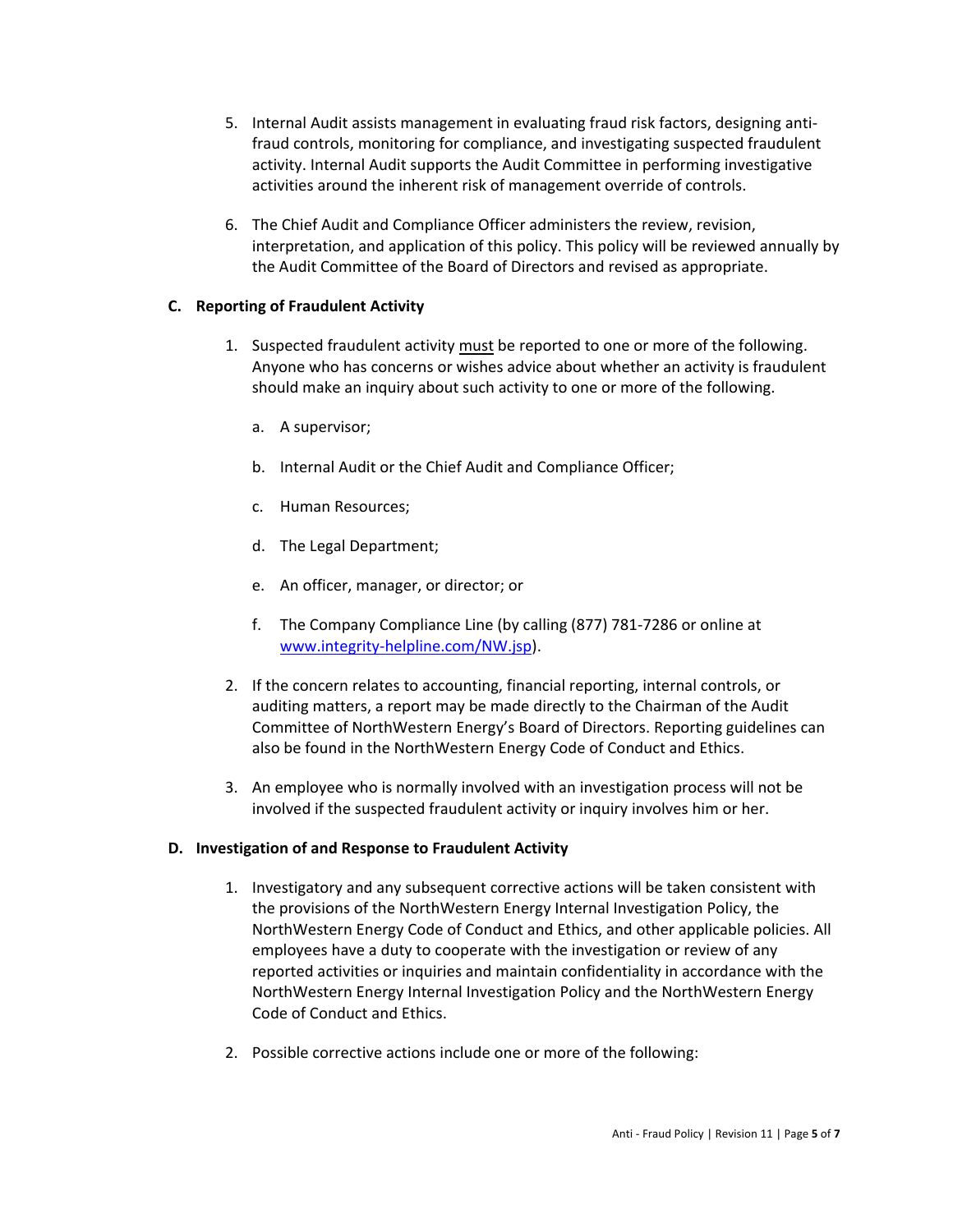- a. *Criminal referral*: The Company may refer the case to law enforcement voluntarily, and, in some cases, it may be required to do so.
- b. *Civil action*: The Company may elect to pursue a civil action against a perpetrator.
- c. *Disciplinary action*: Disciplinary action, up to and including termination of employment, may be taken by the Company pursuant to the NorthWestern Energy Employee Discipline Policy.
- 3. In accordance with the NorthWestern Energy Internal Investigation Policy, results of an investigation will not be disclosed or discussed with anyone other than those who have a legitimate need to know.

# **VI. Corporate Policy Provisions**

- A. Nothing in this policy is intended to limit an employee's rights under the National Labor Relations Act (NLRA).
- B. If any of the provisions of this policy conflict with federal or state law, the provisions of the federal or state law prevail.
- C. If any of the provisions of this policy conflict with those of a collective bargaining agreement (CBA) for covered employees, the provisions of the CBA will prevail.
- D. All employees are expected to comply with this policy. Failure to do so may result in disciplinary action up to and including termination of employment.
- E. The existence of this policy does not create a contract or vested right of employment implied or otherwise. NorthWestern Energy is an at-will employer in South Dakota, Nebraska, and Wyoming.
- F. NorthWestern Energy reserves the right to amend, terminate, or otherwise modify this Policy at any time. The effect of any amendment or modification, however, will be prospective, not retroactive.

# **VII. Additional Resources**

- A. NorthWestern Energy Code of Conduct and Ethics
- B. NorthWestern Energy Internal Investigation Policy
- C. NorthWestern Energy Complaint Procedures Regarding Auditing and Accounting Matters
- D. NorthWestern Energy Employee Discipline Policy